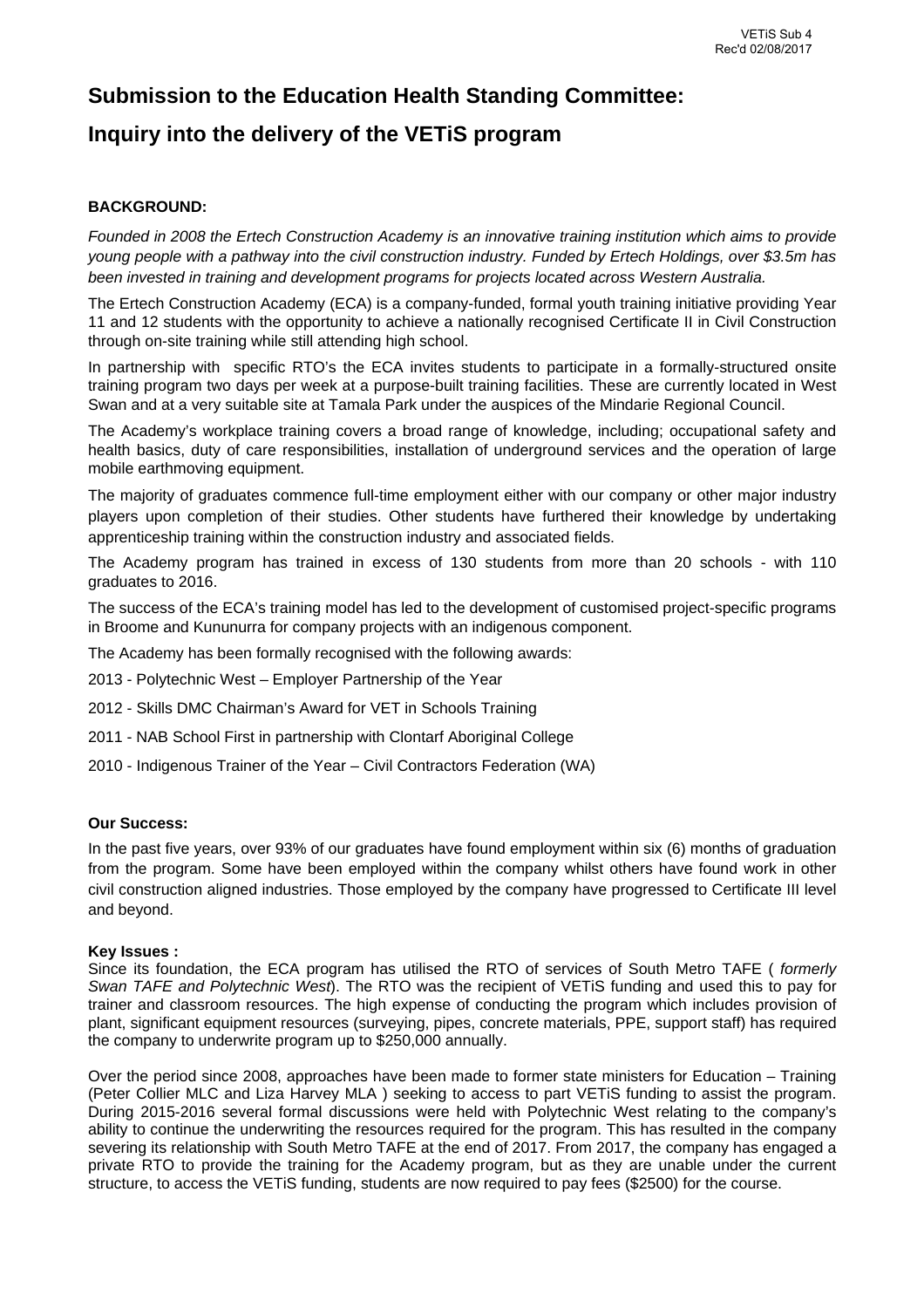Our initial investigation was with key personnel within the Education Department responsible for coordination of VETiS (North and South) and we were encouraged to learn that schools did have some funding enabling students to undertake courses requiring fees. This has not been confirmed in reality so there has been a significant drop in numbers (50%) resulting in only those who can afford the fees are able to participate. This makes it very difficult for many who would benefit from the course and the qualification.

In the past decade, whilst the TAFE - RTO accessed the VETiS funding we had significant applications (30+) for the 16 places and many who were chosen had challenging learning issues. However, with the requirements of regular attendance, no less than 80%, regular drug and alcohol testing and the practical nature of the program, the employment take up at the end of the program has been over 90%.

#### **Considerations:**

*How well the program is meeting the needs of schools, students and industry.* 

Our experience has been that the program has the potential to make a real difference, but is limited to the RTO's that are able to access the funding. In the civil construction industry there are other elements and programs that could be undertaken but without suitable expansion of funding to other RTO's this is not possible as the TAFE sector is not always willing to add courses to their scope.

Parental, school and student responses to our program over many years has confirmed for us that the quality of the Certificate II in Civil Construction and the results of this training ending up in employment is very successful. The capacity of South Metro TAFE to offer the Certificate II in Civil Construction without access to suitable sites and plant would be significantly hampered without industry engagement. It is impossible to teach "pie-laying" or "plant operation" in a classroom.

#### *Challenges for regional and remote areas*

One challenge facing students and schools in regional areas is the capacity of the school to be able to offer relevant and appropriate VET courses for their students. The sourcing of training for relevant qualifications is often limited to what the local TAFE have on scope.

In certain regional locations a qualification that would be appropriate and relevant to needs of students are hampered by what can be sought through local industry and capacity to have the qualification scoped. The many country and regional visitors to the Ertech Construction Academy over the years has demonstrated the desire to have the program replicated elsewhere.

## *Registration and on-going monitoring of training organisations.*

 This is a key issue for consideration. It is our strong contention that if the RTO that we have partnered with for the Certificate II in Civil had access to VETiS funding we would have a significant number of trainees in our program for 2017-18. To make it even more accessible, the company has subsidised some families with part scholarships to enable the students to get the qualification.

The on-going monitoring is also a critical issue. In our experience, it took quite some time to get extra resources for the program from Polytechnic West (South Metropolitan TAFE) and only on an ad-hoc basis; it was never on-going. The only times our company was asked for feedback was when the RTO was providing submissions for State Training Awards.

On-going feedback and evaluation of any registered RTO receiving funding should be a requirement as part of the funding agreement. This evaluation should be completed by the recipients, and industry partners. The Certificate II in Civil construction offered at the Ertech Construction Academy has been modified and adapted as a result of the feedback from our operations divisions who identified specific requitements and skills of the trainees . Further suggested modification to the instructional process has not been as successful.

## *Resourcing of the program*

The funding of VETiS is a limited and any potential to increase this will be a question for the government of the day. However, in certain qualifications the funding based on SCH ( Student Contact Hours) is not always equitable and when the specific type of course requires smaller groups or increased supervision (e.g. when operating large plant) the potential for resourcing the program appropriately comes into question.